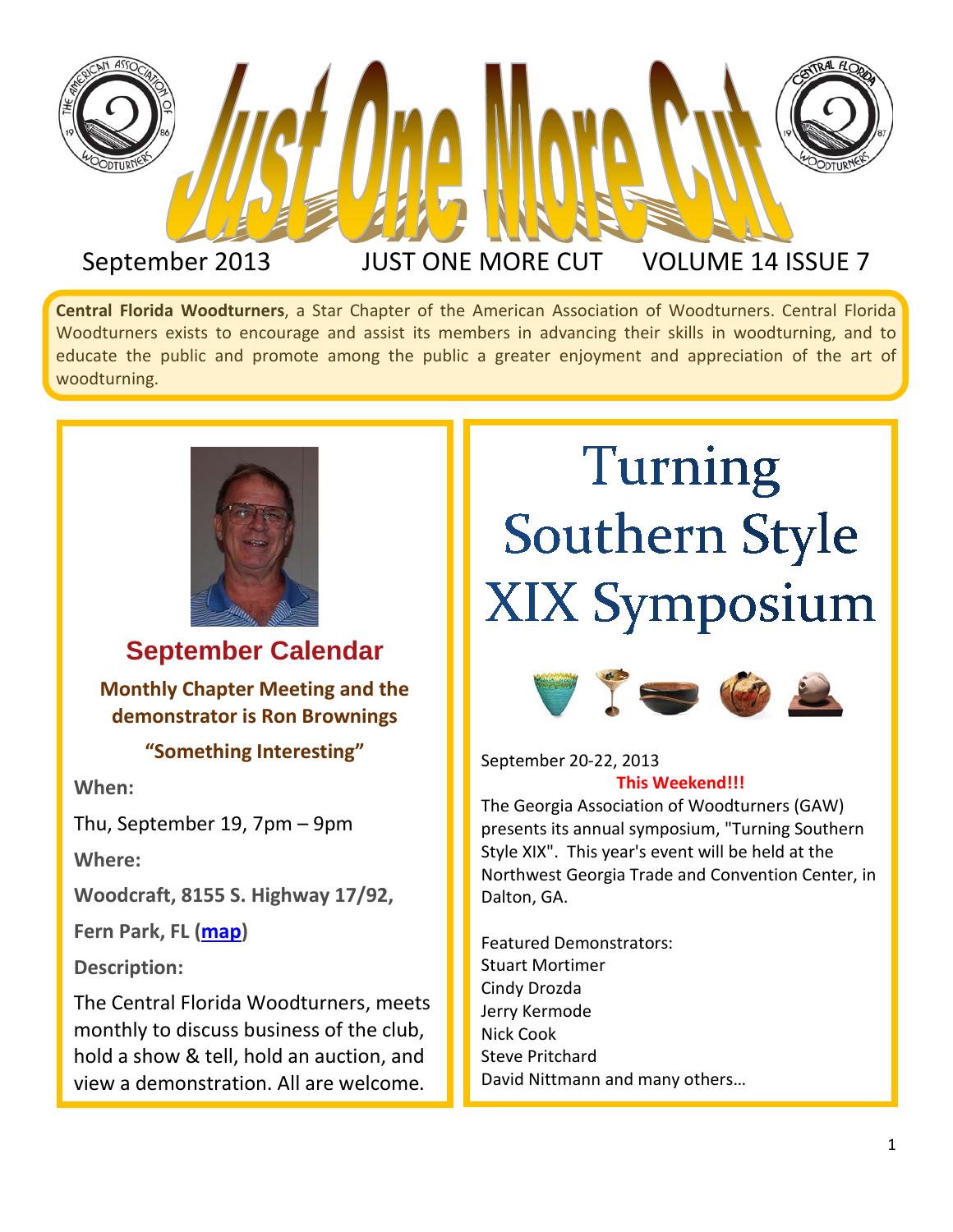

Wednesday Night Woodturning @ Danny's Hoffman

6:00pm - 9PM EVERY Wednesday Night

Where: 4311 Golden Gem Rd, Apopka, FL 32712

Goals of the Wed Night Group: We meet with the idea of making sawdust and learning from each other. We have members from all woodturning levels, each wanting to improve and share their skills. Somebody always has a project that they would like to learn how to make, and we all are there to help.



Start them young and we will have great turners for generations to come! Some of the best mentoring and instruction available….for free!

## SHOW AND TELL



Taylor & Breanna Jones - Lacquer Finish

Phil Gold



David McCoy - Cherry - Lacquer



David Brokaw – Maple - Polyurethane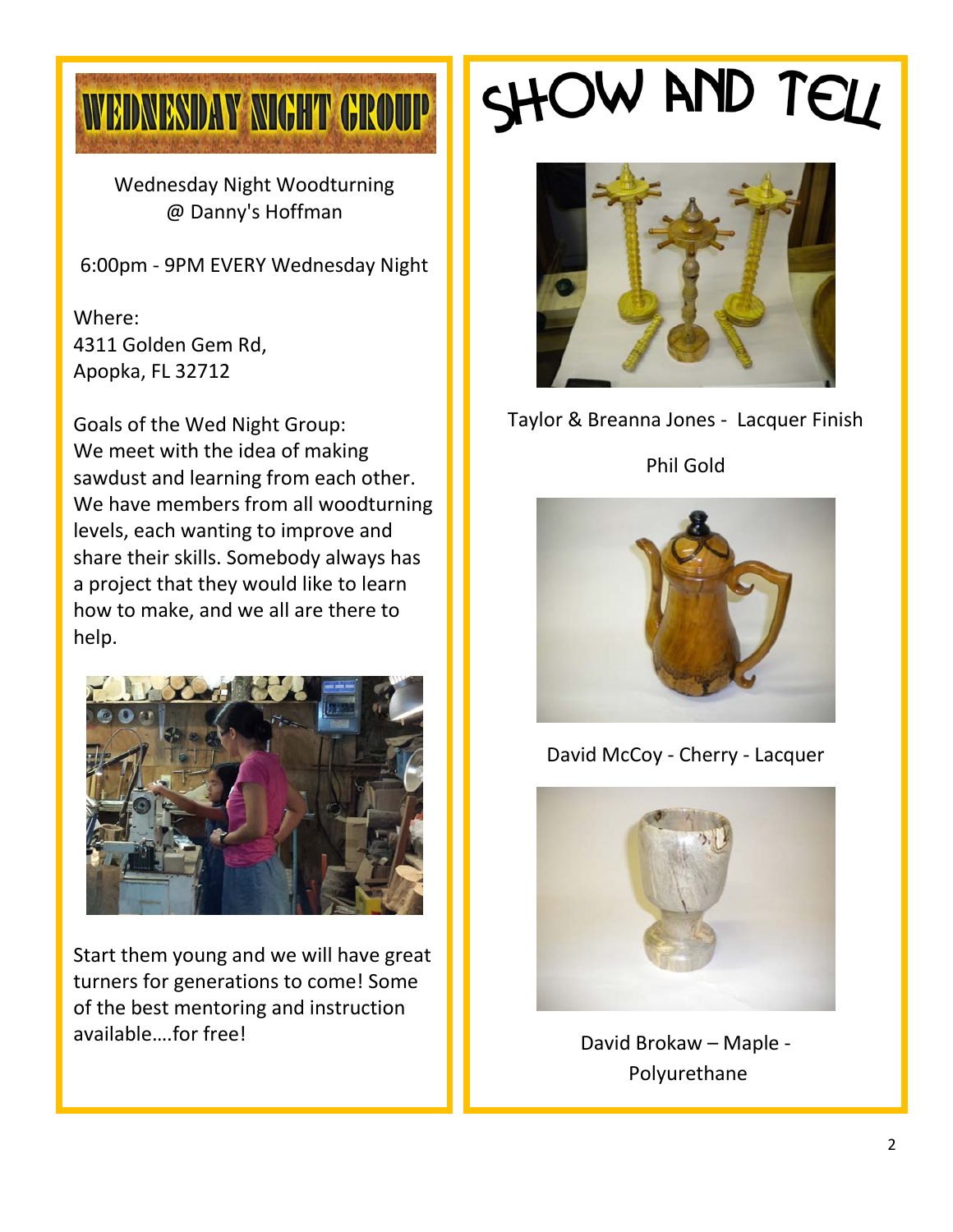

Phil Gold – Double Axis Box – Lacquer



Bill Smith – Spalted Maple – Lacquer



Bill Smith – Maple Box – Lacquer



Bill Smith – Maple - Lacquer



Bill Smith – Palm - Lacquer



Bill Smith – Natural Edge Oak - Lacquer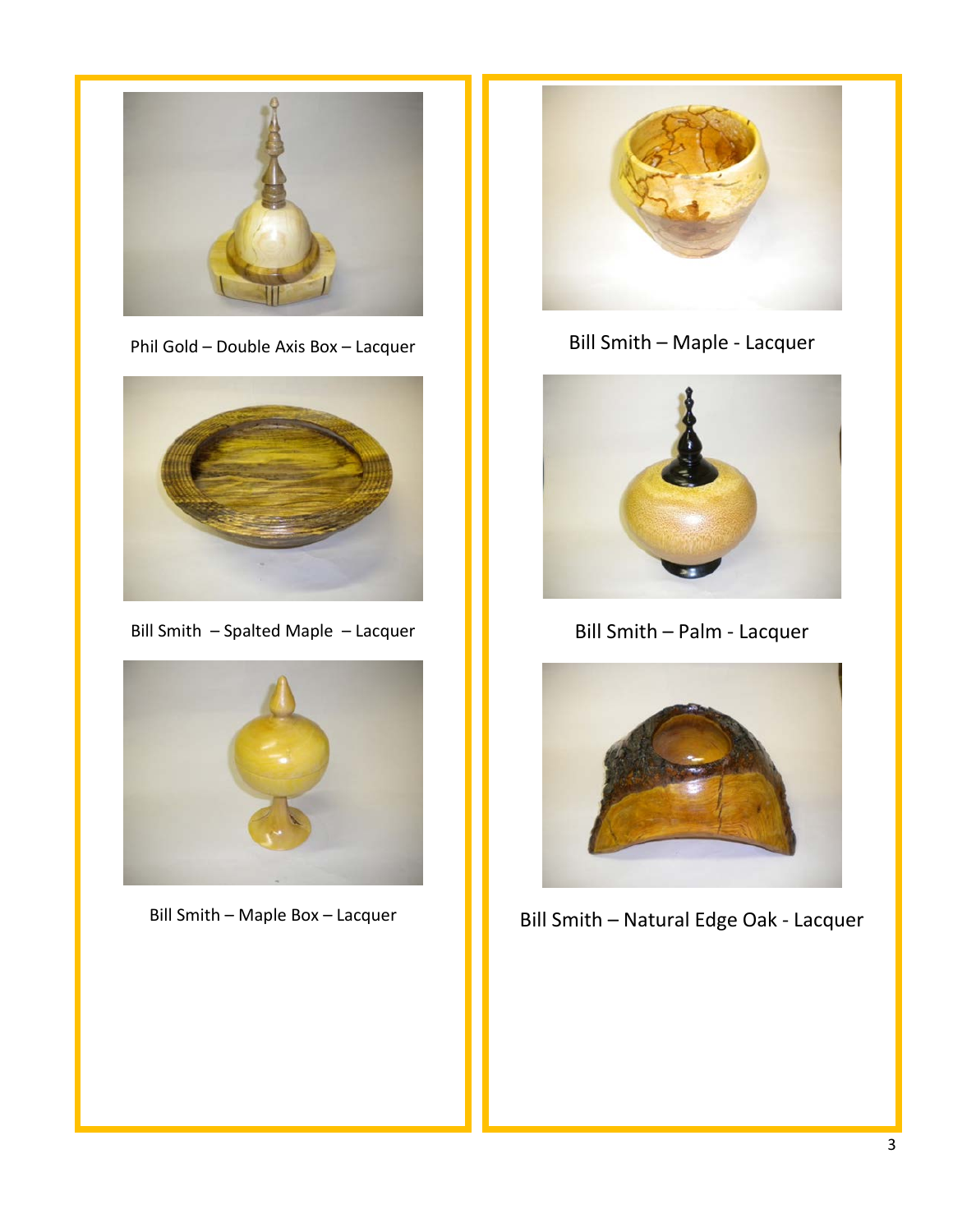

Bill Smith – Spalted Oak - Lacquer



Bill Smith – Spalted Oak – Lacquer



Guy Gerrard – Potato Masher – natural



John Russell – Walnut & Popular - Lacquer



John Russell – Cherry & Bubinga – Lacquer



Dave Barringer - Tree Ornaments Staghorn Sumac, Zebra wood, Stamp and paint - Lacquer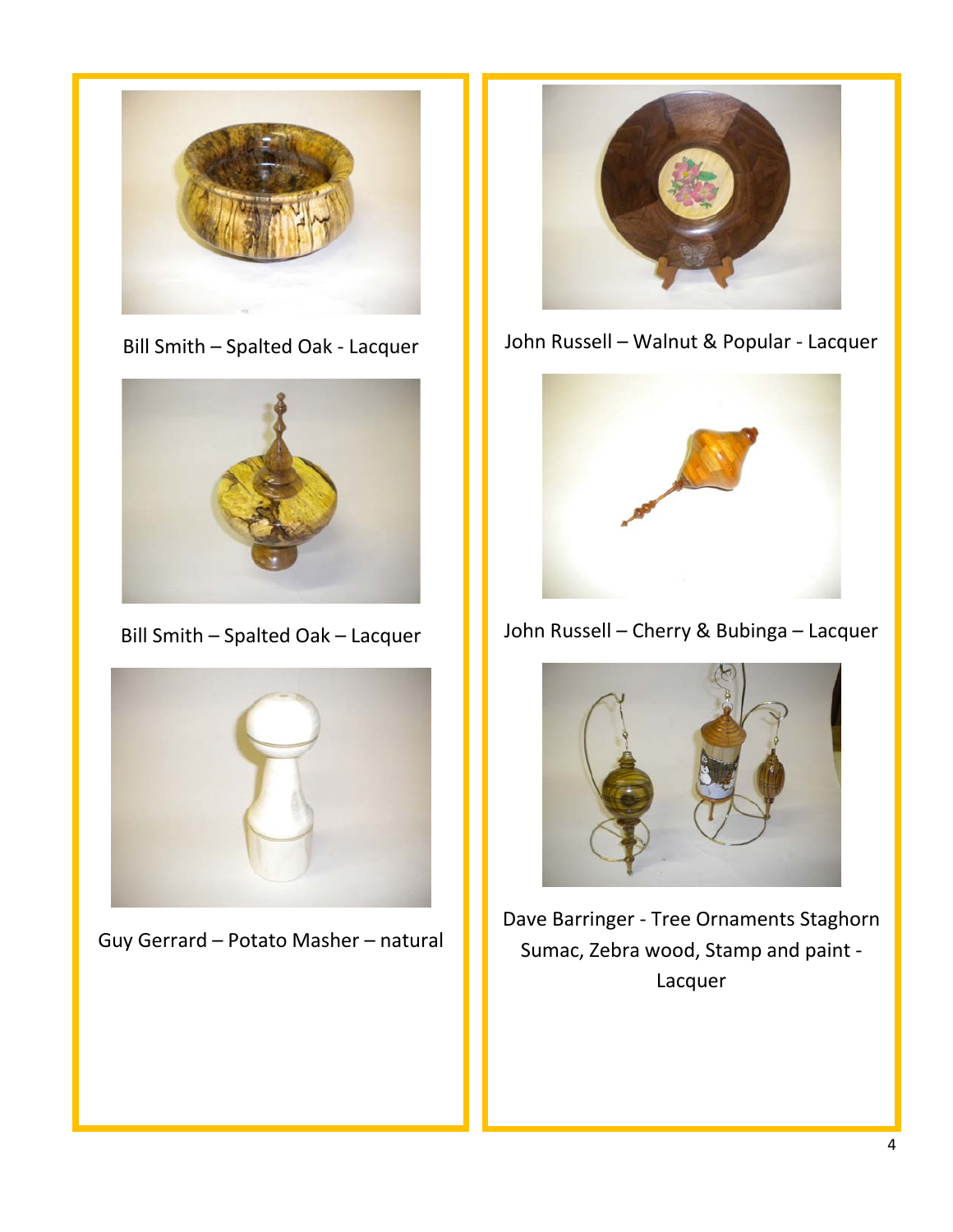

Jack Fitch Hollow Form - Lacquer



Jim Schoeer – Flutes - Lacquer



Dan Hoffman – Camphor – Dye & Lacquer



Gary West – Maple, Cherry, Walnut – Lacquer



Jack Fitch – Hollow Form – Lacquer



Jim Schoeer – Glazing technique on dome - Lacquer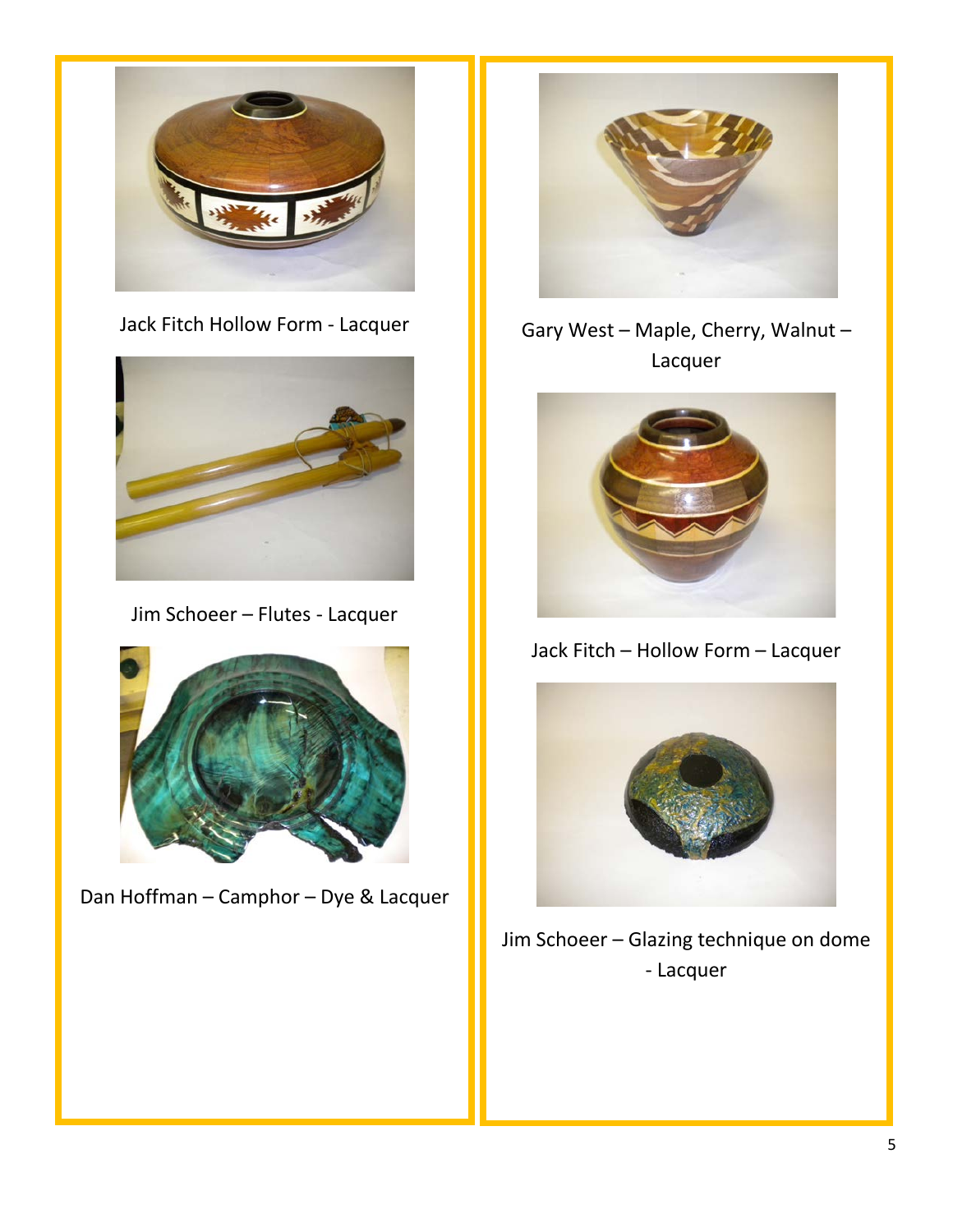

Dan Hoffman - Catawba – Lacquer



Bill Dalton – Catawba – Lacquer Catawba is also spelled Catalpa

Anyone who says woodturning is clean and for those who don't like to make a mess!!

I give you Turning Man



I was amazed at how much it moved! Ah well I got another stained t-shirt out of the session, the wife was so pleased!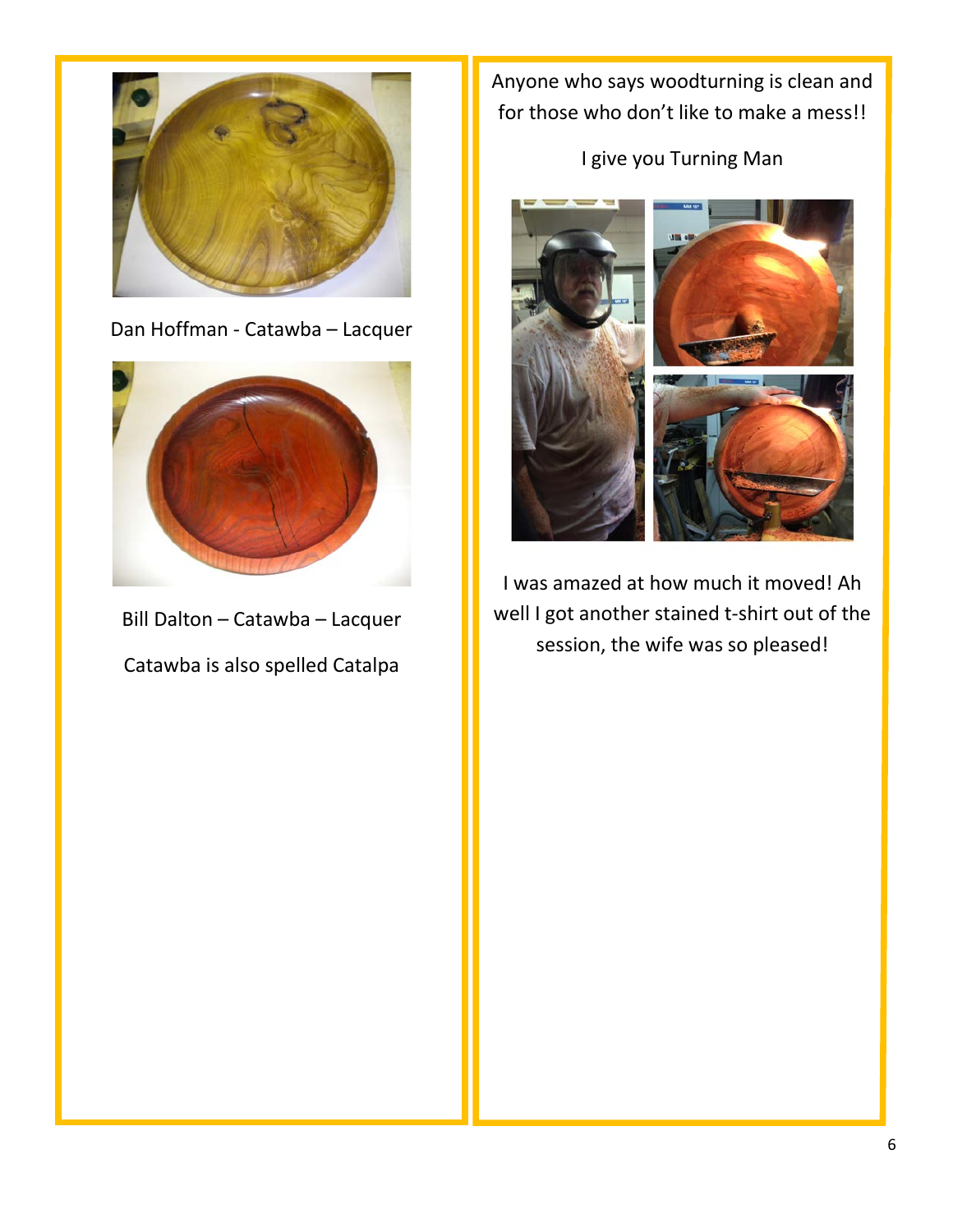# WOODWORKING SHOP

#### <http://www.woodworkingshop.com/>

Don't forget that you can get a 10% discount at Klingspor's Woodworking Shop online store above by signing in. We provide member information to Klingspor each year and they give club members a nice discount when they sign in. Oh and they carry the Liberon Finishing oil and steel wool.

#### **If you have an aha let me know and let's share it with the rest of the club.**

#### **A great article on filling voids:**

1

### **Nulling Voids: Filling Cracks and Holes in Wood**

### By Lynne Yamaguchi

#### (www.lynneyamaguchi.com)

Wood cracks. It's a fact all woodworkers know. Wood checks, it splits, bug larvae eat it (well, not really, but they do chew it up and leave holes), knots fall out, burls form voids—let's face it: holes happen, and they can ruin a piece or project. But they don't have to. Cracks and voids can be beautiful in themselves, and filling them can add a different kind of beauty to the finished piece.

#### **Adhesives**

The two adhesives most commonly used to fill cracks and voids in wood are cyanoacrylate (CA) glue and epoxy. Both cure hard but remain sandable, and they shrink little as they dry, so they don't pull away from the edges of the gaps they are closing.

CA glue, also known as Superglue, is available in a range of thicknesses. Thin CA glue will penetrate hairline cracks and permeate fill material; medium CA glue, which has the viscosity of syrup, will fill small cracks and gaps; and thick CA glue, which is about five times thicker than medium, with the consistency of gel or toothpaste, will fill larger gaps. A spray-on accelerant can be used to cure the glue instantly; it works by depriving the glue of oxygen, so anything that does that (water, for example) can also function as an accelerant. This instant curability is one of the advantages of using CA glue. Even without a catalyst, CA glue will dry in just a few minutes.

In contrast, epoxy can take from a few hours to a few days to fully cure. What we call epoxy is actually a compound consisting of an epoxy resin and a catalyst, or hardener. These can be bought separately, though they are commonly packaged together. The proportion of resin and hardener to be mixed together can vary from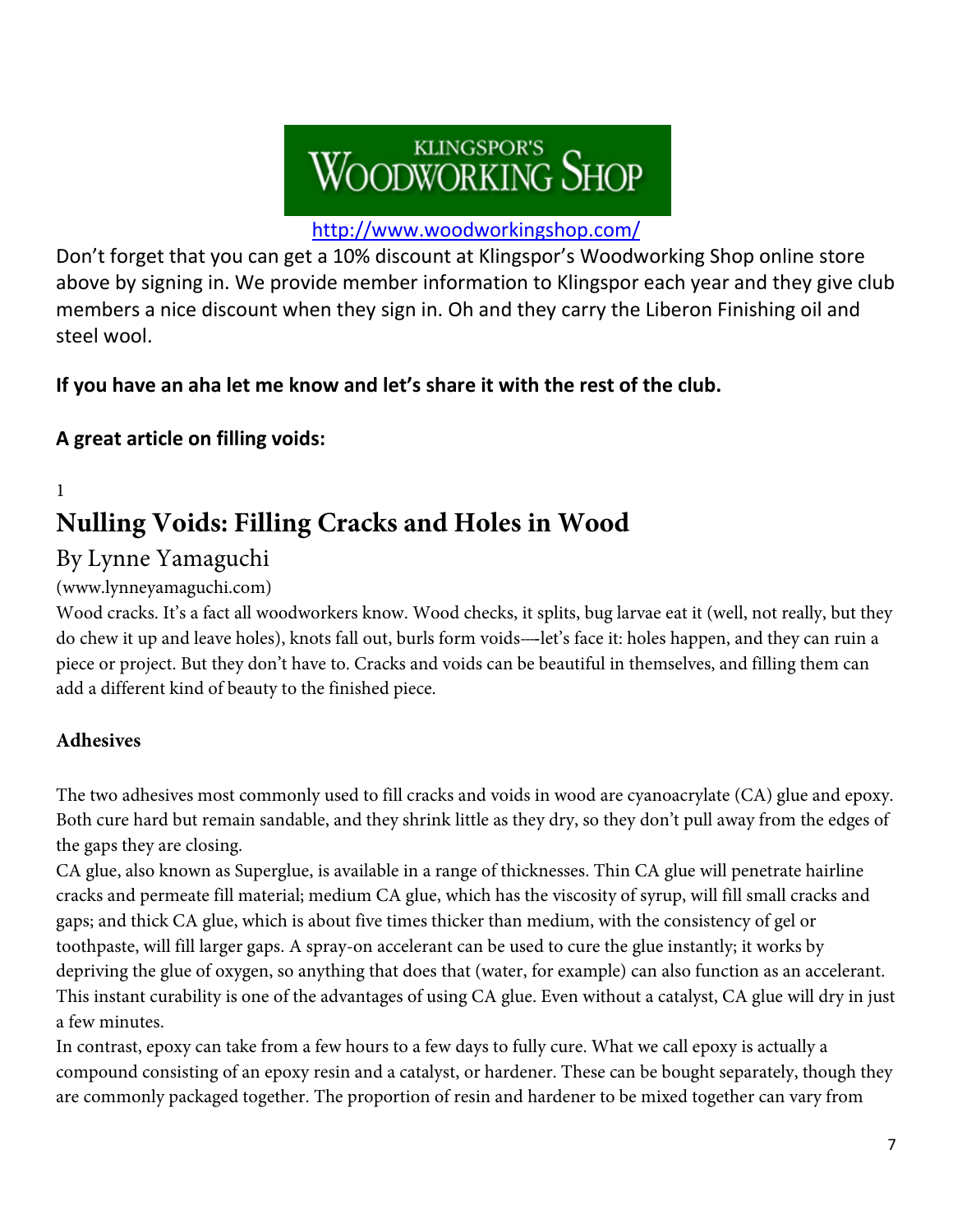product to product but is commonly 1:1; be sure to check the instructions for the brand you are using. (Mixing in too much hardener can be hazardous, as the curing process generates heat; mixing in too little can delay or prevent curing.)

Different combinations of epoxy resins and hardeners have different cure times and thus vary in the length of time they can be worked before they set. The most familiar epoxy products are known as five-minute or thirtyminute epoxies; these nicknames, however, reflect estimates of the time needed for the epoxy to set, or become unworkable---not cure times. Cure time also varies with temperature and humidity.

Both epoxy and CA glue are basically clear. Epoxy, though, can be colored by adding pigment; colorants include pigments developed especially for epoxy, oil or acrylic paints (not water-based paints), dry artists' pigments, tempura powders, and even laser printer toner. CA glue cannot be colored with additives, but Starbond makes both a black and brown CA glue with medium viscosity.

CA glue is sold under various brand names: Hot Stuff, Starbond, USA Gold, Insta-Bond, TMI CA Systems. There are also many brands of epoxy; System Three is one carried by many woodworking supply retailers.

#### **Fillers**

Both CA glue and epoxy can be used in combination with various materials that serve as fillers. Among such fillers are

- fine wood shavings or sanding dust;
- crushed or pulverized minerals or semiprecious stones (preferably with a Mohs hardness of 6 or less) such as turquoise, azurite, malachite, chrysocolla, biotite (black mica), calcite (alabaster), dolomite, fluorite, and howlite;
- metal filings such as brass and copper;
- Inlace (synthetic nuggets, granules, powders, and dust, sold dry or in a premixed epoxy);
- Coffee grounds; and
- Whatever fibers, flakes, granules, or powders you dare to try.

For best results, the filler you use should be roughly equal to the wood in hardness. If one or the other is much harder or softer, sanding will result in an uneven surface (such as happens with spalted wood).

In addition, epoxy, which ordinarily has the viscosity of syrup, can be thickened by adding wood flour, phenolic microballoons, or fumed silica, available under the brand name Cab-o-sil and also known as silica thickener. Inlace has its own thickener, Thicken-It, which appears to also be fumed silica. Fiberglass or milled polyester fiber (minifiber) added to epoxy will add strength but will not change its viscosity.

Your own lathe is an abundant source of shavings and sanding dust. Often when turning a new wood with a distinctive color, I collect a small container's worth of shavings and dust for possible future use. I've had mixed results using shavings or dust as filler, however. One might expect that filling cracks with fibers from the same wood that has the cracks would help disguise the cracks. The results depend on the wood, however. Mostly, I've found that in light-colored woods such as maple and ash, the fill is always darkened by the glue and the result tends to look dirty. In darker woods such as mesquite, the results have been more pleasing. The use of contrasting woods sidesteps this potential pitfall.

Craft Supplies, as well as several online sources, sell already-crushed stone by the ounce. Raw nuggets cost less, if you have access to them. Living in Tucson, I go to the local rock shop. Using a capped pipe as a mortar and a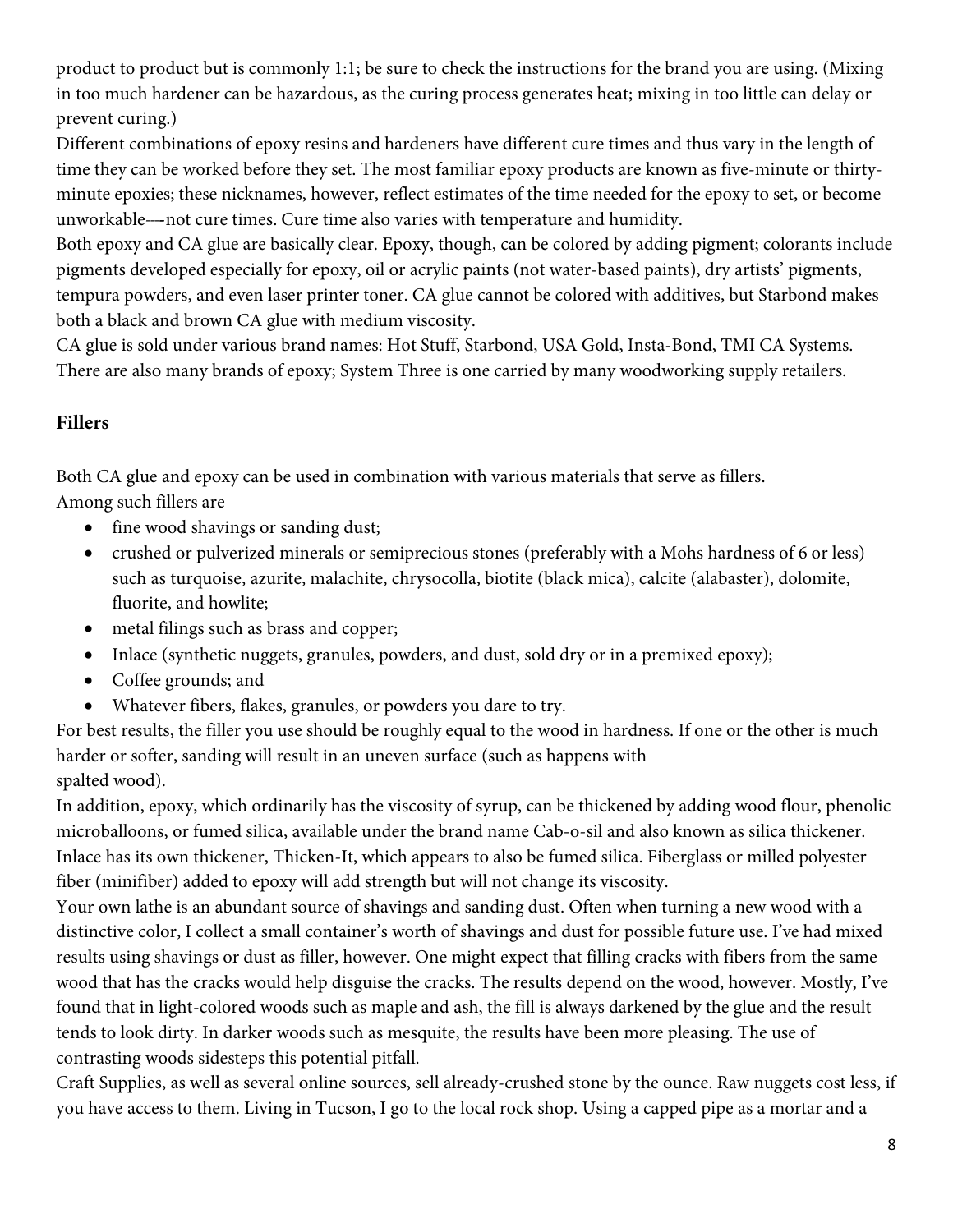steel rod as a pestle, I pound the nuggets until the chips or powder grains are the size I want. Screens of various mesh sizes are useful for separating chips by size, or you can simply use tweezers to select the chips you want to use.

As for other fillers, check with a friendly key maker for metal filings or make your own by turning down scrap metal on your lathe. Inlace is readily available from woodworking supply retailers. You can also find promisinglooking fillers at craft supply stores. Dry, used coffee grounds have a rich color and a pleasingly shine when used as filler---regular or decaffeinated are said to work equally well. Other possible fillers await you who would imagine and try them.

#### **Preparing the Surface**

The extent to which you must prepare the surface of the wood before filling cracks and voids depends somewhat on the granularity and hardness of any filler you plan to use. If you are using nuggets or granules of stone--- even a soft stone such as turquoise—with CA glue, you will save yourself some frustration if you nearly finish the surface before filling the cracks. This is because, once the fill is in, it will chip and pit if you try to cut or shear scrape----or even heavily sand----the surface. "Nearly finishing the surface" means taking your final cut and sanding down to a grit of 150 or so. [Note: The techniques discussed here are specific to turning but can be applied in other forms of woodworking (e.g., furniture making, carving), as well.]

If you intend to use a filler when turning an open form (e.g., a bowl), I recommend that, if the crack will pierce the wall thickness you plan, you cut both the exterior and the interior before filling, unless the cracks make the piece structurally unsound. This will allow you better control over the appearance of the fill both inside and outside. If an exterior crack is shallow enough that you are certain it won't pierce the wall, then fill it whenever you're most comfortable doing so.

*(Caveat tornator:* Some cracks turn out to be deeper than expected, and some walls end up thinner than planned.) If the appearance of the inside won't matter, as in some closed (hollow) forms, you can fill even deep exterior cracks before hollowing, with the benefit of increased stability.

If you are not using a filler, you can expect to be able to cut and sand the adhesive fill with less chipping and pitting, so the state of the surface when you fill is less critical. There are some factors to consider, however. For example, if your wood is very soft, the difference in hardness between the wood and the fill could cause problems. Also, if the adhesive hasn't penetrated deeply enough into the crack or recess, you may cut through the fill altogether and have to refill the crack. And if there are bubbles in the adhesive, you may still end up with pitting.

Another warning: CA glue---especially thin CA glue---will stain wood. To prevent the CA glue from soaking in and staining the surface, apply paste wax or sanding sealer or the like to the wood around the crack or hole (but don't get it in the opening). This is especially important if you are filling holes in a nearly finished surface. If the glue does stain the wood, you will need to sand until the stain is gone, or you will need to use a finish that disguises the stain. The longer the glue remains uncured on the wood, the more likely it is to penetrate and stain, so by speeding up the curing, accelerant can help reduce or prevent staining.

Moisture interferes with the curing of epoxy, so it won't work in wet wood. If you cannot wait for the wood to dry, apply acetone to the surface that the epoxy will contact; this may dry it out enough to allow the epoxy to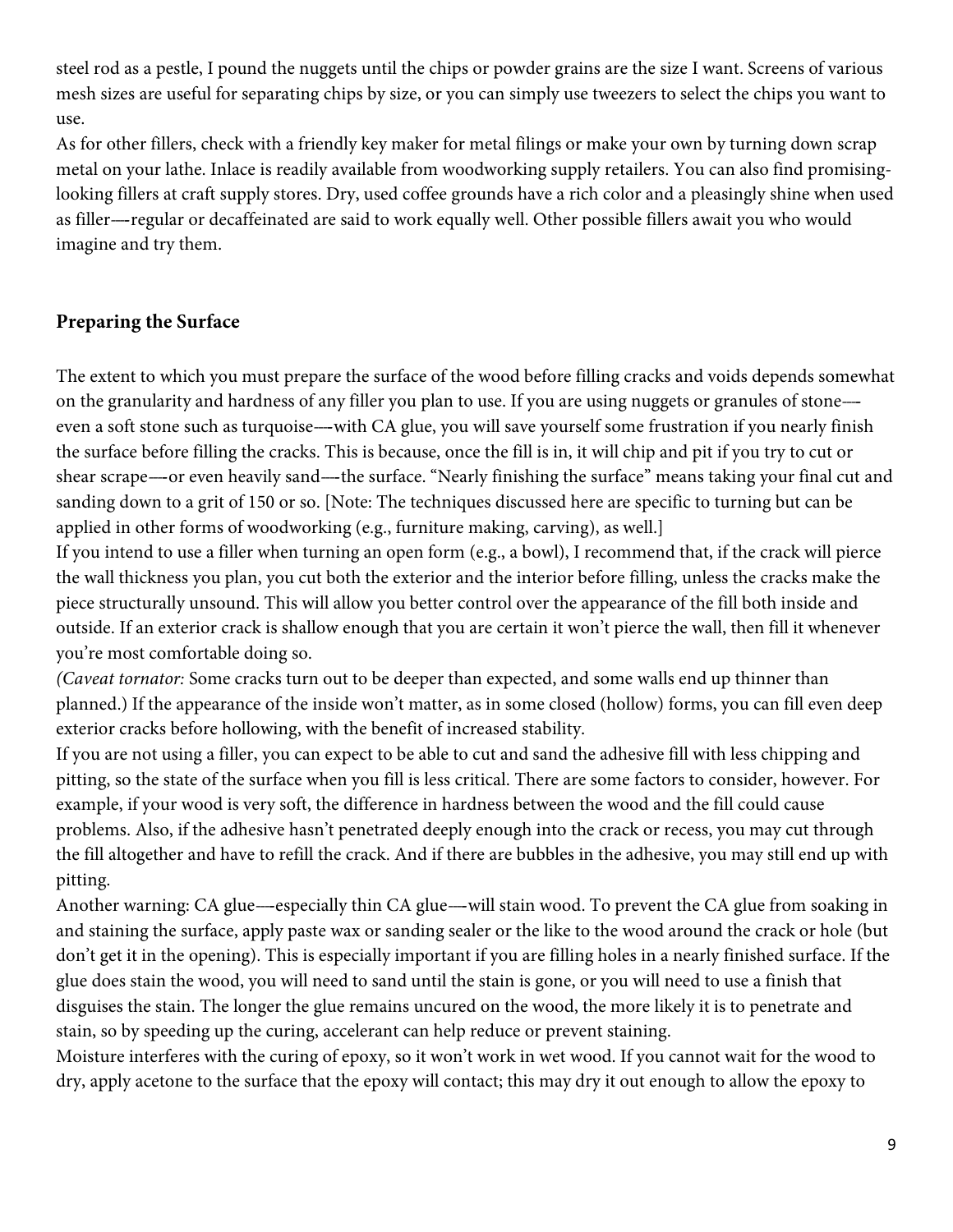cure. CA glue will cure in wet wood. In either case, however, what happens when the piece dries and the wood moves but the fill doesn't may not be pretty.

#### **Preparing the Cracks and Voids**

Cracks, voids, and recesses can be natural or intentional, exposed during turning or cut or carved into a piece. Whether natural or not, openings and recesses to be filled must have crisp edges or the fill will look ragged and sloppy. Recesses must also be deep enough to hold the fill you intend to use.

Grooves can be cut right on the lathe. Freehand designs can be cut with a Dremel tool, carving tools, or the like. If you want to preserve the natural appearance of cracks, use a dental pick and a razor blade or an X-Acto-type knife to carefully and delicately remove stray fibers and dust and to deepen shallow cracks. To enlarge or otherwise modify cracks, use a Dremel tool.

Small round files and small round cutters in a rotary tool are useful for cleaning voids and cleaning frass out of larva (worm) holes. Blow out the whole piece and all crevices thoroughly with compressed air before beginning the filling process.

#### **Filling with Adhesive Alone**

Use CA glue alone for hairline or small cracks. Again, be sure to use paste wax or sanding sealer if you wish to avoid staining. In most woods, clear CA glue will be nearly invisible in hairline cracks. Medium-viscosity CA glue usually dries a little darker than the surrounding wood. Starbond's black or brown CA glue can be used to highlight small cracks. Apply the glue slowly and let it penetrate the crack thoroughly before using accelerant. Especially when using medium-viscosity glue, wait to allow the glue to flow into the crack. Keep adding glue until gaps no longer appear in the fill; then spray on accelerant or allow the glue to dry.

I use epoxy to fill wide or open cracks or voids. (Thick CA glue should also work in these cases, but I have no experience with it and will not attempt to discuss its use here.) If you are adding color, mix the colorant into the resin before adding the prescribed amount of hardener.

(Remember to follow the manufacturer's instructions for the amount of hardener to add.) Use as little colorant as necessary. Adding oil or acrylic paint, in particular, to epoxy can affect its cure time (and its strength). To avoid inhibiting curing altogether, the amount of paint you add should constitute no more than one quarter of the final epoxy mix---and can constitute much less: a dab will do. If you are mixing a color, get the color you want before adding the paint to the resin; this will help you avoid adding too much paint to the mixture or having to mix more epoxy than you need. Using acrylic paint as a colorant will give the epoxy a rubbery texture. Remember that whenever you are working with epoxy, you are working against the clock. As soon as you add hardener, the epoxy begins to set, and depending on its cure time, you may need to work very quickly. For this reason, I strongly recommend working in small batches. You can always mix more as you need it, but once a batch is unworkable, whatever is left is wasted. If you are mixing a color, be sure to mix enough to add to multiple batches. Epoxy is quite liquid and will sag within or flow out of vertical openings, so when using straight epoxy, you can work only on one face at a time and you need to keep the opening horizontal until the compound has set. To hold the epoxy in place, you can dam one side with masking tape, or you can thicken the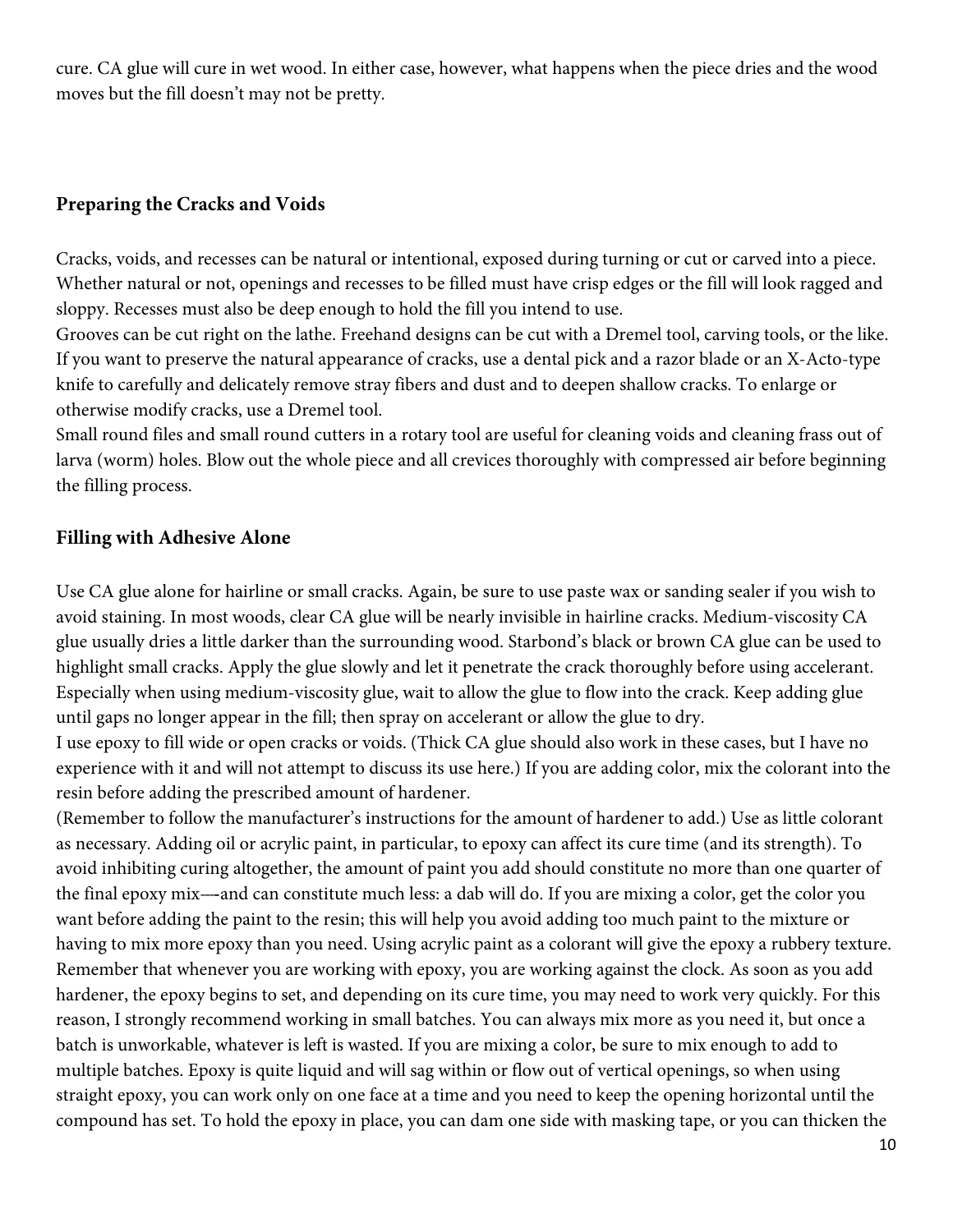epoxy to a consistency that will stay in even vertical holes. As noted earlier, epoxy thickeners include wood flour, phenolic micro balloons, or Cab-o-sil. (Don't use Cab-o-sil if you intend to cut the cured fill; because it contains silica, it will dull your tools.) Mix the thickener into the epoxy resin before adding hardener. If you are adding color, mix the colorant, the thickener, and the resin together before adding hardener. Be aware that some thickeners may change the color or opacity of the cured epoxy. Adjust the amount of the thickener you add to achieve the consistency you need. To ensure that the epoxy will adhere in the crack, you can roughen the contact surfaces and ''wet'' them with plain catalyzed epoxy (i.e., with hardener added but no colorant or filler) before putting in the filler-epoxy mixture. Once you have the consistency you want, apply the epoxy, using a small spatula (I fashion one on a belt sander from scrap wood or a "craft" [Popsicle] stick) to push the mixture in if necessary. Try to avoid trapping air under the epoxy, and keep a straight pin handy to puncture any air bubbles that do get trapped, as such bubbles may leave pits or gaps when you later cut or sand the fill.

#### **Using a Filler in Combination with the Adhesive**

If your piece has cracks to be filled on multiple faces (e.g., inside and out, front and back, rim and base), work on one face at a time so that the filler won't fall out. If you will be using CA glue, protect the surface from staining, and then fill the crack with your dry filler. You can achieve different looks by selecting different chip or grain sizes—within the limits of the hole size, of course. Powders will give a more uniform fill; larger granules or chips will preserve more of the appearance of the stone. If you want to be meticulous, separate the chips by size and fill each crack starting with the largest chips and working down to the smallest (or powder). Otherwise, spoon on a mix of chips, granules, and powder appropriate to the size of the crack, and use a dental pick or a thin stick to push the filler as deeply into the crack as you can and tamp it down. Some people recommend filling the crack to above the surface of the wood, but in my experience, you will encounter fewer problems if you leave a slight depression in the filler. Once the filler is tamped in, slowly drip in thin CA glue, letting it soak around the filler. (For a contrasting matrix, use brown or black CA glue, but first make sure that it won't stain your filler.) Add more glue as it soaks in, until the filler appears saturated. Do not apply accelerant until you are satisfied that the glue has penetrated as much as it is going to, and if you can afford the time, don't use accelerant at all, as it will make the fill somewhat more brittle than if the glue is allowed to cure on its own. If you have left a depression in the filler, top it off with medium CA glue. This in effect seals the filler. The fill will appear flush with the surface after sanding, but as you sand to the surface, you will be sanding only glue, not filler. This will reduce chip-out and pitting, without detracting from the appearance of the fill. If the crack is deep, work in stages to be sure that the CA glue penetrates the filler. If a crack is especially deep but does not go through the wood, you can fill the bottom with sawdust and glue, and then cap it off with the decorative filler. Be forewarned, however, that if something goes wrong and you end up having to take off more wood than you planned, you may remove the decorative fill and expose the sawdust.

If you are using epoxy in combination with a filler, thoroughly mix the filler (and colorant, if desired) into the resin before adding hardener. After adding the hardener, apply the mixture to the holes. (Inlace is available dry or premixed; with the premixed, you need only add hardener before filling.) Again—and this is even more true than when using epoxy without a filler---I recommend working in batches. The filler-epoxy mixture can be difficult to work with, because the filler will not always want to flow where the epoxy will. You will almost certainly have to push and scrape to get the mixture into the cracks, and the excess will be messier than with